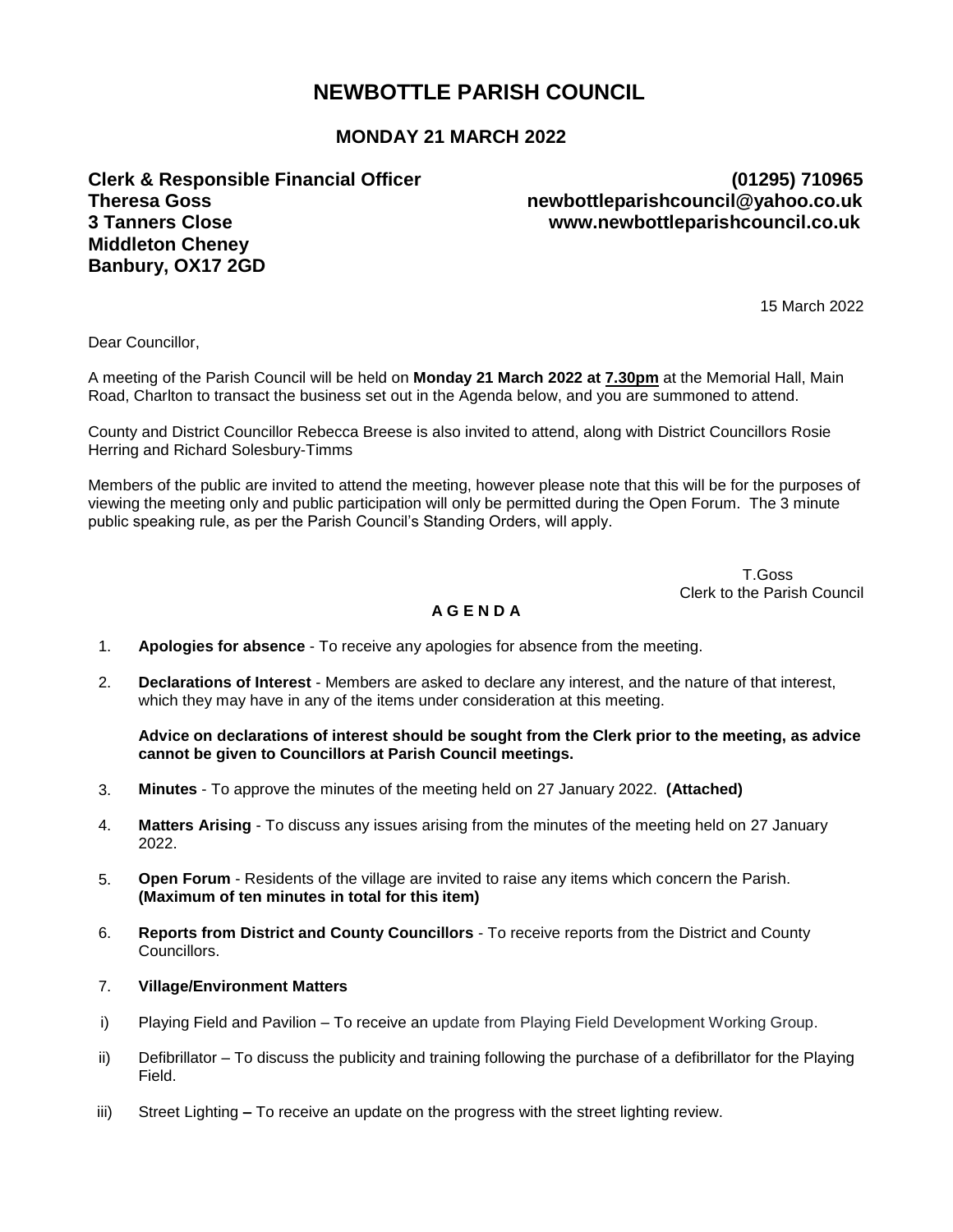- iv) Annual Parish Meeting (APM) To note that the APM will be held on Saturday 7 May 2022 at 10.30am at the Memorial Hall.
- v) Village Litter Pick To note that the village litter pick will be held on Friday 1 April 2022, starting at 6pm at the Memorial Hall, Charlton.
- vi) Poors Allotment Committee To receive a report on the work of the Poors Allotment Committee.

#### 8. **Parish Council Matters**

i) Training – To remind Councillors about the Parish Council's training policy and the need to undertake training courses. <https://www.newbottleparishcouncil.co.uk/securedocs/NPC%20Training%20Policy.pdf>

#### 9. **Planning**

i) To note the planning applications considered by the Parish Council, since the last meeting:

WNS/2022/0197/FUL 6 Farthinghoe Road, Charlton Proposed single storey rear extension to the garage and part conversion of the garage to a home office. No objection

#### WNS/2022/0224/FUL

Hinton In The Hedges Airfield Road To Walltree Farm Steane The erection of a skydiving simulator training facility to support the existing Hinton Skydiving School No objection, with concerns

ii) To note the planning application decision made by West Northants Council, since the last meeting:

WNS/2022/0530/T CA Wheelwrights Main Street Charlton Tree works Approved

#### 10. **Finance**

- i) Parish Council Income, Uncashed Payments and Approval of Accounts for Payment To note the income since the last meeting, the uncashed payments and approve the accounts for payment. **(To follow)**
- ii) Bank Reconciliation To note the bank reconciliation. **(To follow)**
- iii) Budget Monitoring To note the budget monitoring report from April 2021 to March 2022. **(To follow)**
- iv) Bank Account Signatories To confirm that Councillor Michael Loggin and Struan Kenton be added as signatories to the Parish Council bank accounts.
- 11. **Correspondence** To circulate any further items of correspondence.
- 12. **Public and Press** To consider passing a resolution in accordance with the Public Bodies (Admission to Meetings) Act 1960, that the public and press be excluded from the meeting for item numbered 13 on the grounds that it could involve the likely disclosure of private and confidential information.
- 13. **Clerk and Responsible Financial Officer** To review the salary of the Clerk and Responsible Financial Officer for 2022/2023.
- 14. **Meeting Dates**  Future meeting dates for Newbottle Parish Council are stated below. They will commence at 7.30pm at the Memorial Hall, Charlton.